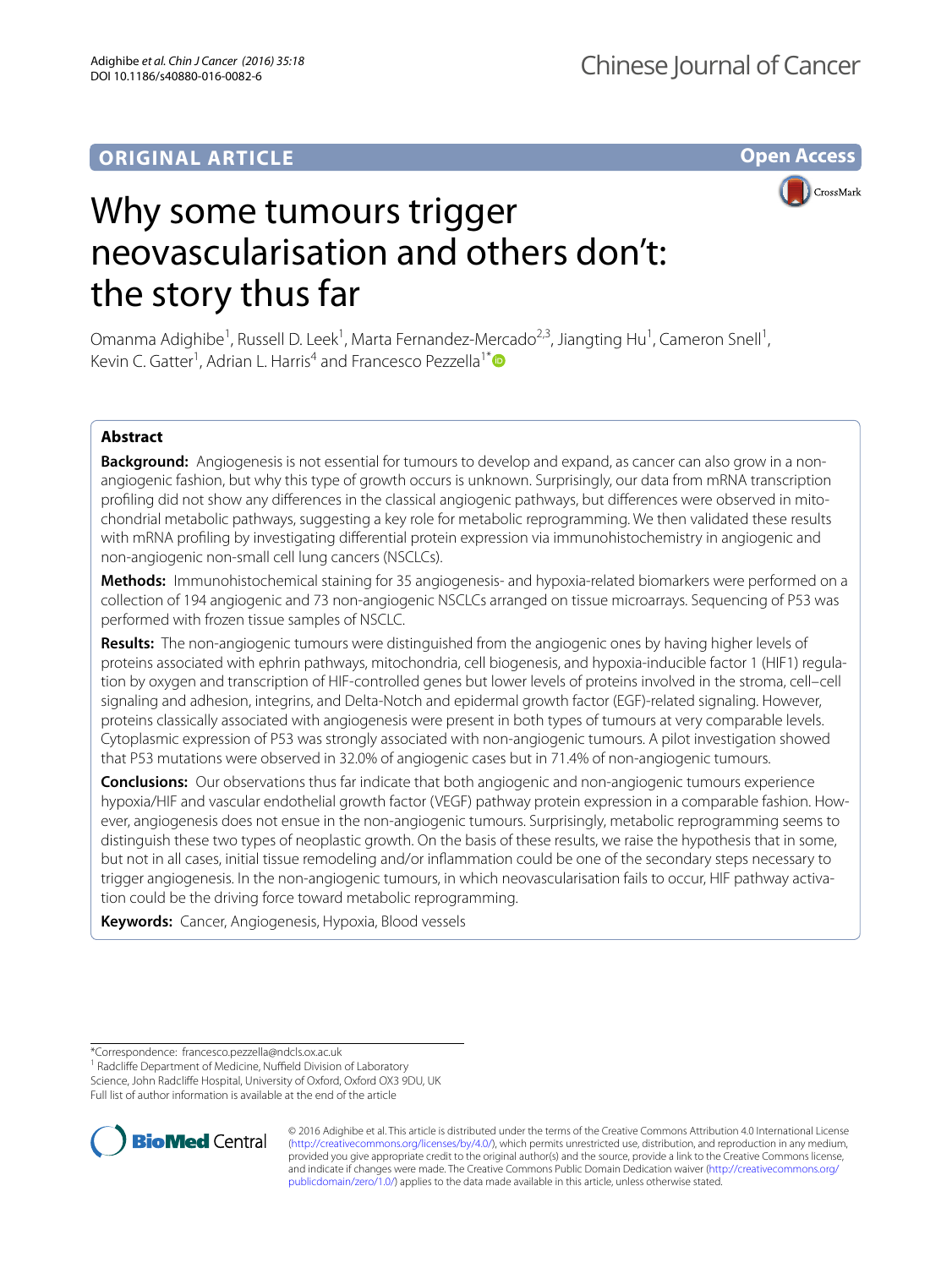#### **Background**

In 1927, Otto Warburg described what would be called the "Warburg effect," in which tumour cells exhibited characteristic changes in metabolism, particularly the use of glycolysis rather than oxidative phosphorylation, despite the presence of adequate amounts of oxygen [\[1](#page-10-0), [2\]](#page-10-1). Warburg believed that this process was the actual cause of neoplastic transformation [\[3](#page-10-2)].

Tumour development is now known to be driven by genetic damage. However, mutations in some metabolic enzymes, such as succinate dehydrogenase (SDH) and fumaratehydratase (FH), both parts of the tricarboxylic acid (TCA) cycle, can drive neoplastic transformation, and intermediate products of metabolism can also promote neoplastic progression [[4\]](#page-10-3).

Proliferating cancer cells have a high energy requirement to maintain homeostatic cellular processes. The shift in energy production to aerobic glycolysis, while allowing for more rapid production of adenosine triphosphate (ATP), yields far less energy than oxidative phosphorylation: there are two net molecules of ATP per glucose molecule in glycolysis versus 36 molecules of ATP via oxidative phosphorylation [[5\]](#page-10-4).

The reasons for the glycolytic energy dependence of proliferating tumour cells are still being debated. Initially, it was believed that the mitochondria in tumours were intrinsically defective. However, it was determined that tumour mitochondria are actually functional, retaining the capacity for oxidative phosphorylation and consuming oxygen at similar rates to normal tissues [[6](#page-10-5)], although it should be appreciated that a degree of variability in mitochondrial activities exists across different neoplasms. Alternatively, high rates of glycolysis might be co-selected with factors that promote the expression of hypoxia-related genes (such as those required for angiogenesis) as an oxygen-independent energy source. Finally, increased intermediate products of glycolysis can easily be shunted into the biosynthetic pathways required for serine and nucleotide synthesis [[7](#page-10-6)].

According to Folkman's original theory [[8\]](#page-10-7), the onset of hypoxia in tumour triggers angiogenesis, which in turn is essential for supplying neoplastic cells with nutrients and oxygen and evacuating metabolic waste and carbon dioxide. The best understood hypoxia signaling mechanism is the stabilization and post-transcription activation of the hypoxia-inducible factor (HIF) proteins, which lead to the activation of many different pathways, including the vascular endothelial growth factor (VEGF) pathway. The VEGF pathway prompts and supports neoangiogenesis and glycolysis. Hypoxia-inducible pathway activation also has other effects, which include reducing the activity of mammalian target of rapamycin (mTOR), which in turn can reignite autophagy and promote survival under stress [[9\]](#page-10-8).

HIF is a heterodimer of an alpha subunit that is unstable in normoxia and a constitutively present and stable beta subunit. The hypoxia activation of HIF causes the heterodimer to bind to DNA at specific locations, called hypoxic response elements (HREs), eliciting the transcriptional up-regulation of genes required to respond appropriately to hypoxia [[9\]](#page-10-8).

In addition to triggering the VEGF pathway, the ubiquitously expressed HIF1 isoform promotes the transcription of glucose transporter 1 (GLUT1), which activates glucose transport inside the cell, lactate dehydrogenase-A (LDH-A), which is involved in the glycolytic pathway, erythropoietin (EPO), which enhances erythropoiesis, and nitric oxide synthase (NOS), which promotes angiogenesis and vasodilatation [[9\]](#page-10-8).

HIF1 also prevents the entry of pyruvate into the TCA cycle by inducing the expression of pyruvate dehydrogenase kinase 1 (PDK1), thus altering the expressed isoform of cytochrome *c* and inhibiting mitochondrial biogenesis. This process causes reduced levels of oxygen consumption and a shift away from oxidative phosphorylation. Interestingly, HIF1 can also be activated under normoxic conditions by a variety of oncogenic pathways, such as phosphatidylinositol-4,5-bisphosphate 3-kinase catalytic subunit alpha (PIK3CA), and by mutations in von Hippel-Lindau tumour suppressor (VHL), SDH, and FH [\[10](#page-10-9)].

In the classic angiogenic pathway, VEGF binds to VEGF receptor 2 (VEGFR2) on endothelial cells, increasing the expression of the Notch ligand Deltalike 4 (DLL4) on the same cells. DLL4 then binds to its receptor Notch on the adjacent endothelium. Further expression of VEGFR2 and VEGFR1, as well as a smaller amount of VEGFR3, then follows, leading to triggering/amplification of the downstream phospholipase C familyγ (PLCγ)–protein kinase C (PKC)–Raf kinase– MAP kinase-ERK kinase (MEK)–mitogen-activated protein kinase (MAPK) pathway, concomitantly prompting cell proliferation and cell survival throughout the phosphoinositide 3-kinase (PI3 K)/protein kinase B (AKT) pathway [[11\]](#page-10-10).

The switch to glycolysis in neoplasia was, according to Warburg, irreversible [[3\]](#page-10-2), yet a more complex picture has emerged over the last decade. There have been observed instances in which oxidative phosphorylation predominates during neoplastic transformation [[12\]](#page-10-11). This variation between OxPhos and glycolysisin cancer cells has been increasingly linked to specific disturbances in cell signaling pathways [[13\]](#page-10-12).

Additionally, tumours of the same genetic lineage can develop different metabolic adaptations depending on the host tissue from which they arise, suggesting that the stromal environment might play a crucial role in shaping the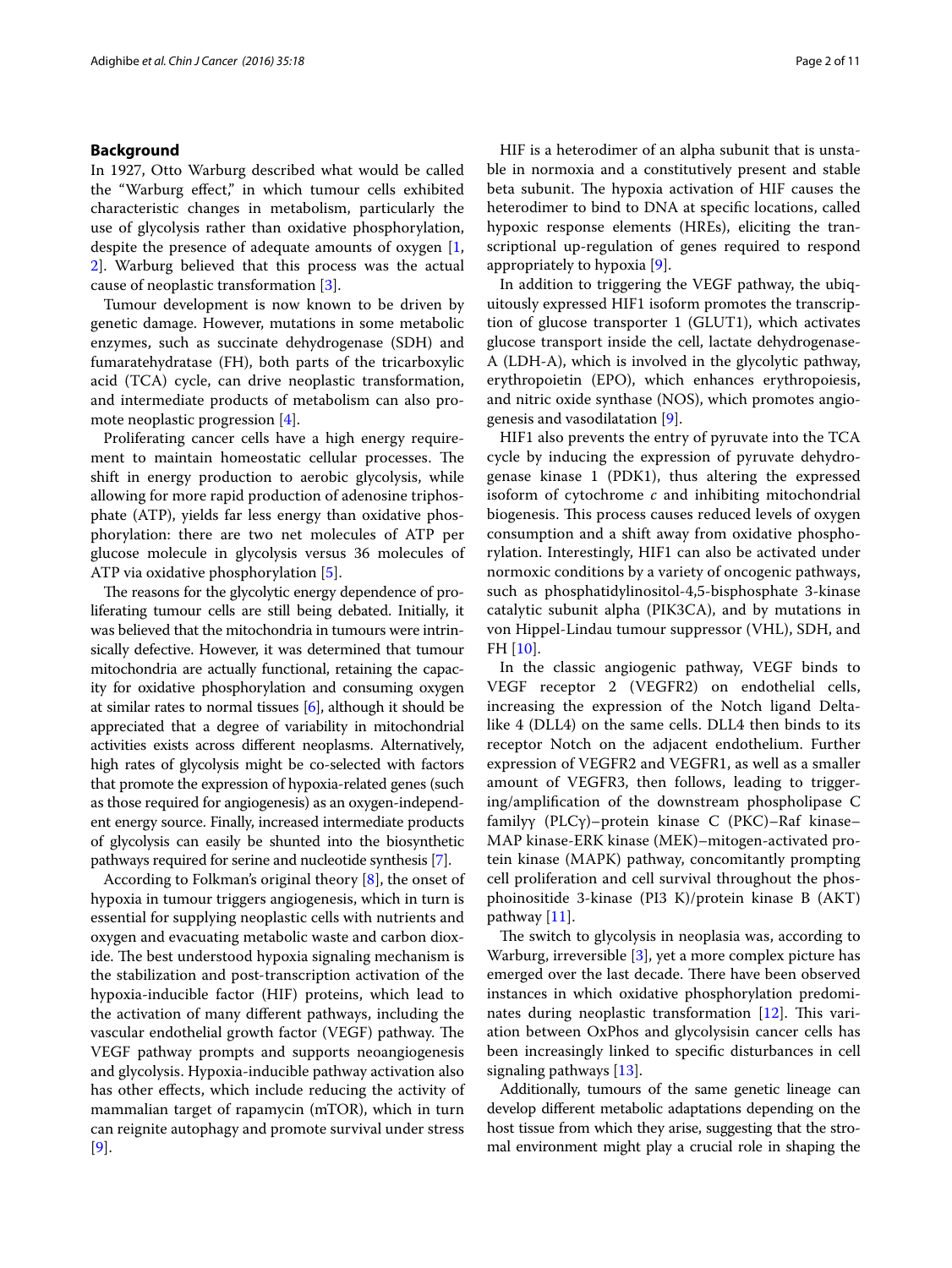metabolic profile [\[14](#page-10-13)]. The different molecular mechanisms being postulated to explain this variability of the Warburg effect include the following: inhibition of pyruvate dehydrogenase (PDH) by PDK1, reduction of mitochondrial biogenesis and inhibition of oxidative phosphorylation, both are caused by P53 inactivation and mutations [[15](#page-10-14)].

Warburg raised two important issues: first, how tumour cells are supplied with glucose; and second, how they are supplied with oxygen [[1\]](#page-10-0). Folkman's work addressed the latter question with the hypothesis that tumour growth is strictly angiogenesis-dependent  $[16]$  $[16]$ . The work undertaken to test this hypothesis led to the inclusion of "angiogenesis" as one of the hallmarks of cancer [\[8](#page-10-7)].

Although there is strong evidence that angiogenesis frequently occurs in cancer, we also now know that this event does not always occur. Indeed, some tumours, called "nonangiogenic tumours," can grow without triggering new vessel formation by co-opting preexisting vessels [\[17,](#page-10-16) [18\]](#page-10-17).

Non-angiogenic growth was first identified by histology in primary and metastatic lung carcinomas because neoplastic cells filled the alveolar spaces, co-opting the pre-existing capillary network and exhibiting a characteristic "chicken-wire" appearance [[17](#page-10-16)]. A gene expression signature for non-angiogenic non-small cell lung cancer (NSCLC) was published in 2005 [[19](#page-10-18)]. Surprisingly, rather than the classic angiogenesis-related genes, the differentially expressed genes were involved in mitochondrial metabolism, transcription, protein synthesis, and the cell cycle. Lack of differential mRNA expression between tumour phenotypes was noted for genes classically associated with hypoxia and angiogenesis. This result suggested that the response to hypoxia does not necessarily trigger neovascularisation, as would be observed in angiogenic tumours, but could actually be dependent on the genetic background of neoplastic cells, and in some instances, it could lead to metabolic reprogramming [[19](#page-10-18)]. We therefore postulated that the degree to which a tumour will rely on angiogenic or non-angiogenic growth could be associated with a variety of events, including hypoxia, pseudohypoxia, and metabolic re-programming.

In the first part of the present study, we investigated whether there were truly no differences in the expression of hypoxia-and angiogenesis-related proteins between angiogenic and non-angiogenic tumours, as suggested by mRNA profiling. We also investigated the degree of these proteins expression and the expression of some mitochondrial biogenesis proteins via immunohistochemistry. Notably high cytoplasmic P53 expression in non-angiogenic tumours, compared to angiogenic tumours, was found after completing the first part of this study. We therefore performed a second investigation, in which we examined and sequenced the *p53* gene in these tumours.

# **Methods**

# **Tissue specimens**

Clinical specimens of NSCLCs were obtained from a series of consecutive patients who underwent surgical treatment at the John Radcliffe Hospital, Oxford, UK. This collection had ethical committee approval (study number C02.216—The pathophysiology of human neoplasia). The tissues were formalin-fixed and paraffinembedded. Tissue microarrays were constructed using the Beecher Instrument MTA-1 manual arrayer (Beecher Instruments, Inc., Sun Prairie, WI, USA). Up to four suitable areas of appropriate tumour were chosen from a slide stained with hematoxylin and eosin (H&E), avoiding areas of necrosis.

# **Immunohistochemical staining of tissue sections**

The 4-μm sections were cut from paraffin blocks and mounted on glass histology slides. Non-specific protein binding was blocked by incubating with 2.5% normal horse serum (Vector Laboratories, Burlingame, CA, USA), and the primary antibody was then applied. Details of all of the antibodies used are presented in Table [1](#page-3-0). Substitution of the primary antibody with phosphate-buffered saline (PBS) served as a negative control. The slides were then counterstained with hematoxylin for 20 s.

#### **Scoring**

The immunohistochemical staining was scored for cytoplasmic and nuclear localization and, when present, for membrane staining. Two observers scored the slides. Intensity was scored on a scale of  $0-3$   $(0 =$  no staining,  $1 =$  weak,  $2 =$  moderate,  $3 =$  strong staining). The percentage of positive cells was recorded on a scale from 0 to  $4(1 = 1\% - 10\%, 2 = 11\% - 50\%, 3 = 51\% - 80\%, 4 = 81\% -$ 100%) or alternatively on a continuous scale from 0% to 100%. The intensity and percentage values were then multiplied to provide a score called the "intensity percentage score" (IPS), the maximum score of which ranged from 12 to 300 [\[20](#page-10-19)].

Disputed scores were discussed and a consensus reached. For tissue microarrays, cores that did not contain tumour tissue or that were more than 50% incomplete were excluded. The number of cases scored for each marker was between a minimum of 73 and a maximum of 194 cases for angiogenic tumours and between a minimum of 48 and a maximum of 73 cases for non-angiogenic tumours.

#### **Statistical analysis**

To evaluate the association between protein biomarker expression and angiogenic status, the Mann–Whitney two-tailed non-parametric test was performed using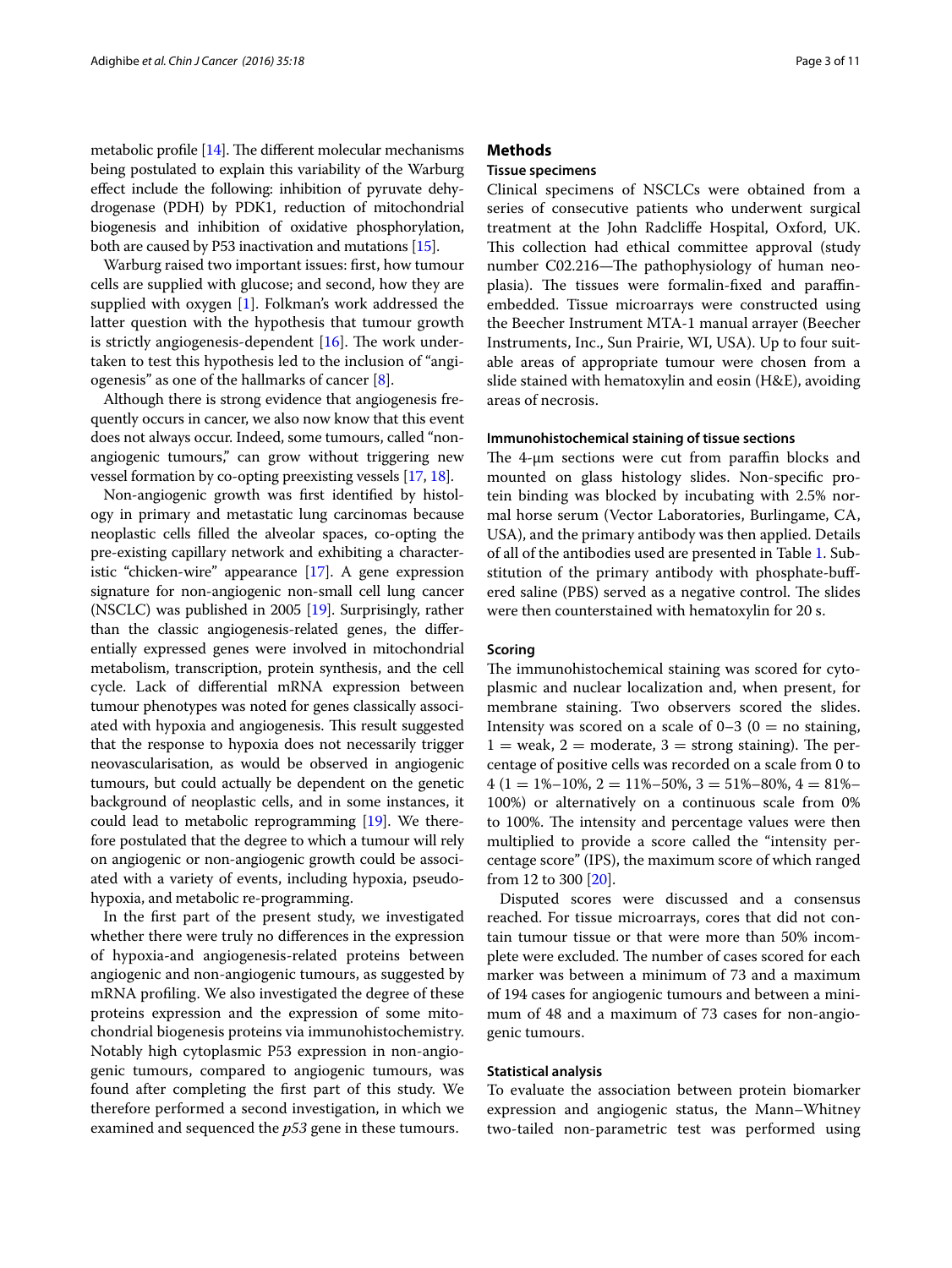#### <span id="page-3-0"></span>**Table 1 Antibodies used for immunohistochemistry**

| Antigen          | Clone                | Source                                                                   |
|------------------|----------------------|--------------------------------------------------------------------------|
| HIF1             | <b>ESEE122</b>       | Abcam (Cambridge, UK)                                                    |
| HIF <sub>2</sub> | EP109b               | NDCLS (University of Oxford, John Radcliffe Hospital, Oxford, UK)        |
| CA9              | M75                  | BioScience Slovakia s.r.o. (Bratislava, Slovakia)                        |
| VEGFA            | $VG-1$               | <b>NDCLS</b>                                                             |
| <b>TYMP</b>      | PGF44                | <b>NDCLS</b>                                                             |
| <b>KDR</b>       | <b>FLK1(A3)</b>      | Santa Cruz Biotechnology, Inc. (Dallas, TX, USA)                         |
| KDRp34           | 34a                  | <b>NDCLS</b>                                                             |
| <b>FIH</b>       | FIH162c/D6           | <b>NDCLS</b>                                                             |
| PHD1             | <b>PHD112/G</b>      | <b>NDCLS</b>                                                             |
| PHD <sub>2</sub> | 366G/76              | <b>NDCLS</b>                                                             |
| PHD3             | <b>EG188c</b>        | <b>NDCLS</b>                                                             |
| DLL4             | D4/37                | <b>NDCLS</b>                                                             |
| TSP1             | 8A6B-TSP-1           | Leica Microsystems (UK) Ltd. and Novocastra Reagents (Milton Keynes, UK) |
| CXCR4            | <b>MAB 172</b>       | R&D System (Minneapolis, MN, USA)                                        |
| EPHB2            | AF496                | R&D System                                                               |
| EPHB3            | <b>R&amp;D AF432</b> | R&D System                                                               |
| EPHB4            | <b>R&amp;D AF446</b> | R&D System                                                               |
| SOD1             | 30F11                | Novocastra                                                               |
| BCL <sub>2</sub> | 124                  | Dako (Cambridgeshire, UK)                                                |
| FOS              | Polyclonal 27436     | Abcam                                                                    |
| EGF              | <b>EGF 10</b>        | Abcam                                                                    |
| <b>EGFR</b>      | F <sub>4</sub>       | Abcam                                                                    |
| BNIP3            | Ana40                | Sigma-Aldrich Company Ltd. (Dorset, UK)                                  |
| P53              | DO <sub>7</sub>      | Dako                                                                     |
| PI3              | Ab 40755             | Abcam                                                                    |
| SP <sub>1</sub>  | SP1 polyclonal       | Abcam                                                                    |
| STAT3            | E121-21              | Abcam                                                                    |
| <b>LON</b>       | 20H1                 | <b>NDCLS</b>                                                             |
| MEF2D            | MEF2D polyclonal     | Abcam                                                                    |
| <b>JMY</b>       | HMY117A              | <b>NDCLS</b>                                                             |
| TRAP1            | TR-1A                | LabVision (TorsbySjöväg, Värmdö, Sweden)                                 |
| GST              | GST3/GST pi          | Abcam                                                                    |
| <b>NCAM</b>      | IB <sub>6</sub>      | Novocastra                                                               |
| CHGA             | FLEX polyclonal      | Dako                                                                     |
| SYP              | 299                  | Novocastra                                                               |

*HIF* hypoxia-inducible factor; *CA9* carbonic anhydrase 9; *VEGFA* vascular endothelial growth factor A; *TYMP* thymidine phosphorylase; *KDR* vascular endothelial growth factor receptor 2; *KDRp34* vascular endothelial growth factor p34; *FIH* factor-inhibiting HIF; *PHD* prolyl hydroxylase dehydrogenase; *DLL4* Delta-like 4; *TSP1* thymidine phosphorylase 1; *CXCR4* chemokine (C-X-C motif) receptor 4; *EPH* ephrin; *SOD1* superoxide dismutase 1; *BCL2* B cell lymphoma 2; *FOS* FBJ murine osteosarcoma viral oncogene homolog; *EGF* epidermal growth factor; *EGFR* epidermal growth factor receptor; *BNIP3* BCL2/adenovirus E1B 19 kDa interacting protein 3; *PI3* peptidase inhibitor 3; *SP1* Sp1 transcription factor; *STAT3* signal transducer and activator of transcription 3; *LON* Lon protease; *MEF2D* myocyte enhancer factor 2D; *JMY* junctionmediating and regulatory protein, p53 cofactor; *TRAP1* TNF receptor-associated protein 1; *GST* glutathione S-transferase; *NCAM* neural cell adhesion molecule; *CHGA* chromogranin A; *SYP* synaptophysin

GraphPad Prism statistical analysis software, version 4 (GraphPad Software Inc., San Diego, CA, USA).

# **Pathway visualization**

Three lists were made: two of proteins more highly expressed in angiogenic or non-angiogenic tumours at least in one subcellular location and the third of proteins always equally expressed in all of their subcellular localizations (Table [2\)](#page-4-0). To visualize the pathways associated with these proteins, each list was imported into the Webbased Enricher facility ([http://amp.pharm.mssm.edu/](http://amp.pharm.mssm.edu/Enrichr/) [Enrichr/](http://amp.pharm.mssm.edu/Enrichr/)) [[21\]](#page-10-20). The data were visualized from the online databases for gene ontologies (GO biological process and GO cellular component) and for pathways [Kyoto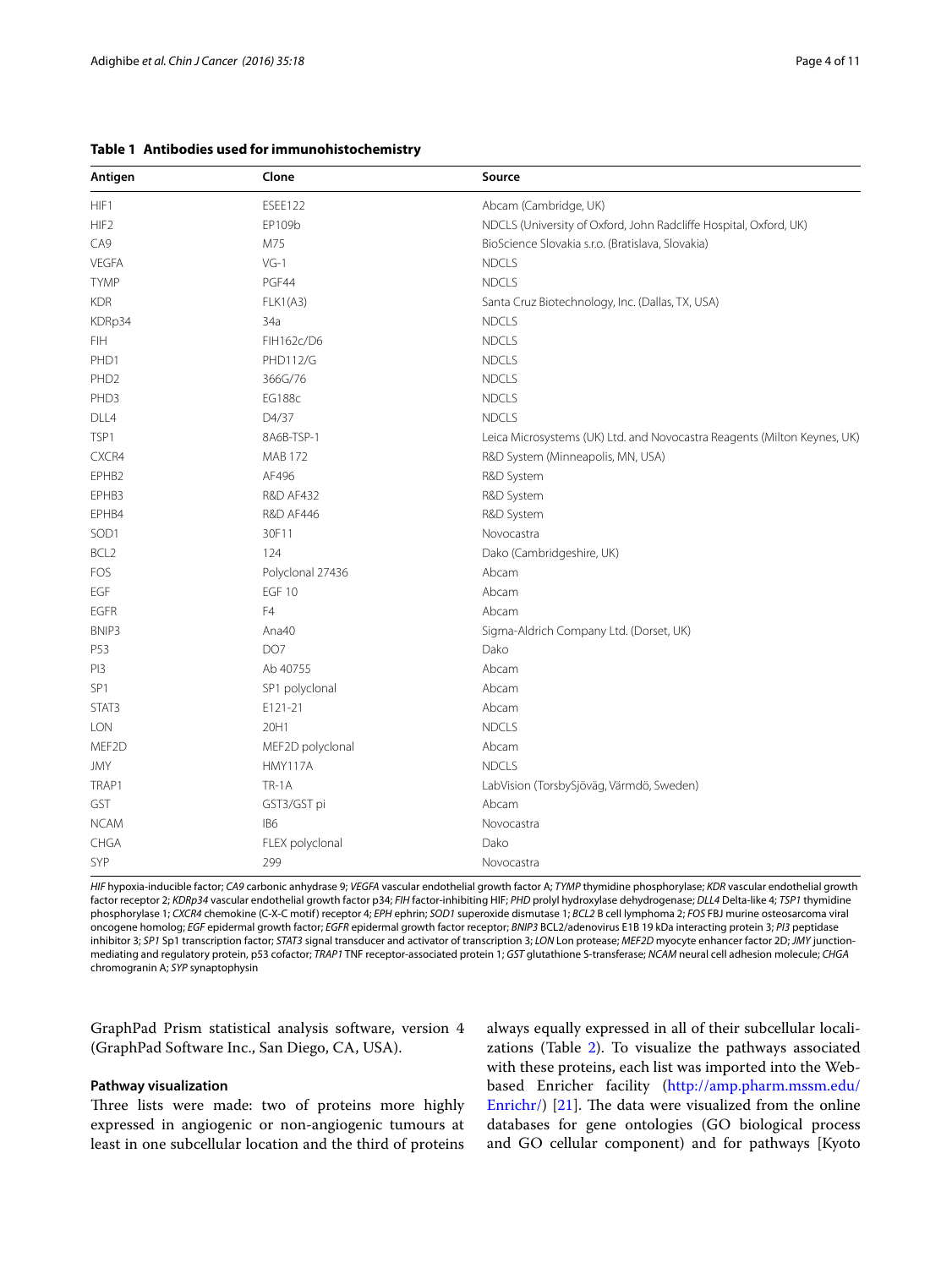<span id="page-4-0"></span>

|  |  |  |  | Table 2 Lists of proteins used for pathway visualization using the EnrichrWebd facility [21] |  |
|--|--|--|--|----------------------------------------------------------------------------------------------|--|
|--|--|--|--|----------------------------------------------------------------------------------------------|--|

| <b>Expression status</b>                                                                                                                                                               | <b>Proteins</b>                                                                                                            |
|----------------------------------------------------------------------------------------------------------------------------------------------------------------------------------------|----------------------------------------------------------------------------------------------------------------------------|
| Equal expression in both tumour types                                                                                                                                                  | HIF2, VEGFA, TYMP, KDR, KDRp34, FIH, PHD1, SOD1, EPHB4, BCL2, EGFR, FGF,<br>SP1, LON, MEF2D, RPSA <sup>a</sup> , CHGA, SYP |
| Higher expression in angiogenic tumours than in non-angiogenic tumours HIF1, PHD2, PHD3 (cytoplasmic), CXCRN, TSP, DLL4, BNIP3, PI3, EGF, FOS,<br>in at least one subcellular location | STAT3, ITGB3 <sup>a</sup> , ITGAV <sup>a</sup>                                                                             |
| Higher expression in non-angiogenic tumours than in angiogenic tumours CA9, PHD3 (nuclear), EPHB2, EPHB3, NCAM, P53, TRAP1, JMY, GST<br>in at least one subcellular location           |                                                                                                                            |
|                                                                                                                                                                                        |                                                                                                                            |

*FGF* fibroblast growth factor; *RPSA* ribosomal protein SA; *ITGB3* integrin, beta 3; *ITGAV* integrin alpha-V; *HIF* hypoxia-inducible factor; *CA9* carbonic anhydrase 9; *VEGFA* vascular endothelial growth factor A; *TYMP* thymidine phosphorylase; *KDR* vascular endothelial growth factor receptor 2; *KDRp34* vascular endothelial growth factor p34; *FIH* factor-inhibiting HIF; *PHD* prolyl hydroxylase dehydrogenase; *DLL4* Delta-like 4; *TSP1* thymidine phosphorylase 1; *CXCR4* chemokine (C-X-C motif) receptor 4; *EPH* ephrin; *SOD1* superoxide dismutase 1; *BCL2* B cell lymphoma 2; *FOS* FBJ murine osteosarcoma viral oncogene homolog; *EGF* epidermal growth factor; *EGFR* epidermal growth factor receptor; *BNIP3* BCL2/adenovirus E1B 19 kDa interacting protein 3; *PI3* peptidase inhibitor 3; *SP1* Sp1 transcription factor; *STAT3* signal transducer and activator of transcription 3; *LON* Lon protease; *MEF2D* myocyte enhancer factor 2D; *JMY* junction-mediating and regulatory protein, p53 cofactor; *TRAP1* TNF receptor-associated protein 1; *GST* glutathione S-transferase; *NCAM* neural cell adhesion molecule; *CHGA* chromogranin A; *SYP* synaptophysin

<sup>a</sup> Data for RPSA are from Ref. [\[18](#page-10-17)] and for ITGB3 and ITGAV are from Ref. [[23](#page-10-22)]

Encyclopedia of Genes and Genomes (KEGG) 2015, WikiPathways 2015, Reactome 2015, and Panther]. The results were visualized by bar graph sorted by combined score.

#### **P53 sequencing**

Genomic DNA was isolated from 33 specimens of NSCLC (25 angiogenic cases, seven non-angiogenic cases, and one undetermined case) and five specimens of peri-tumour lung tissues. The coding regions corresponding to exons 3–9 (amino acids 25–331) were sequenced. DNA was whole-genome amplified using GenomiPhi (GE Healthcare, Piscataway, NJ, USA). The primers for polymerase chain reaction (PCR) amplification and subsequent sequencing reactions are described in Table [3](#page-4-1). PCR was performed using ThermoStart PCR Master Mix (Thermo Fisher Scientific, Waltham, MA, USA), following the manufacturer's protocol. PCR products were purified and bidirectionally sequenced using the BigDye Terminator cycle sequencing kit, version 1.1 (Applied Biosystems, Foster City, CA, USA), and an ABI 3100 Genetic Analyzer (Applied Biosystem, Paisley, UK). Sequence data were analyzed using Mutation Surveyor, version 3.25 (Softgenetics, State College, PA, USA). Predicted effects on protein were assessed in silico using PolyPhen2 software ([http://genetics.bwh.harvard.edu/](http://genetics.bwh.harvard.edu/pph2/) [pph2/](http://genetics.bwh.harvard.edu/pph2/)). Fisher's two-sided exact test was performed to compare mutation frequencies in angiogenic versus nonangiogenic cases. All sequencing experiments were performed in duplicate.

# **Results**

#### **Immunohistochemical staining**

The complete results for the cytoplasmic and membranous expression are reported in Table [4](#page-5-0), and those for nuclear expression are reported in Table [5,](#page-6-0) while a sum-mary of these results appears in Table [6.](#page-7-0) The complete original results of ontology and pathway visualization appear in Additional file [1.](#page-10-21)

In Table [7](#page-7-1), a selection of pathways shows that proteins expressed in both types of tumours are associated with angiogenesis-, VEGF-, and oxidative stress-related pathways. The non-angiogenic tumours are distinguished from the angiogenic tumours by having higher levels of proteins related to ephrin pathways, response to hypoxia, HIF1 regulation by oxygen, and transcription

<span id="page-4-1"></span>

|  |  |  | Table 3 Primers for polymerase chain reaction (PCR) amplification and subsequent P53 sequencing reactions |  |  |  |
|--|--|--|-----------------------------------------------------------------------------------------------------------|--|--|--|
|--|--|--|-----------------------------------------------------------------------------------------------------------|--|--|--|

| Primer     | Sequence                                                                                                                                                      | Annealing temperature (°C) Amplicon length (bp) |     |
|------------|---------------------------------------------------------------------------------------------------------------------------------------------------------------|-------------------------------------------------|-----|
| Exon $3-4$ | Forward: GTGGGAAGCGAAAATTCCAT<br>Reverse: GCCAGGCATTGAAGTCTCAT                                                                                                | 60                                              | 506 |
| Exon $5-6$ | Forward: TGTTCACTTGTGCCCTGACT<br>Reverse: TTAACCCCTCCTCCCAGAGA                                                                                                | 60                                              | 467 |
| Fxon 7     | Forward: GAGCTTGCAGTGAGCTGAGA<br>Reverse: GGGATGTGATGAGAGGTGGA<br>EX7F seg CCTGCTTGCCACAGGTCT (to be used for<br>sequencing instead of Exon 7 forward primer) | 61.5                                            | 390 |
| $Fxon 8-9$ | Forward: GACAAGGGTGGTTGGGAGTA<br>Reverse: GCCCCAATTGCAGGTAAAAC                                                                                                | 60                                              | 500 |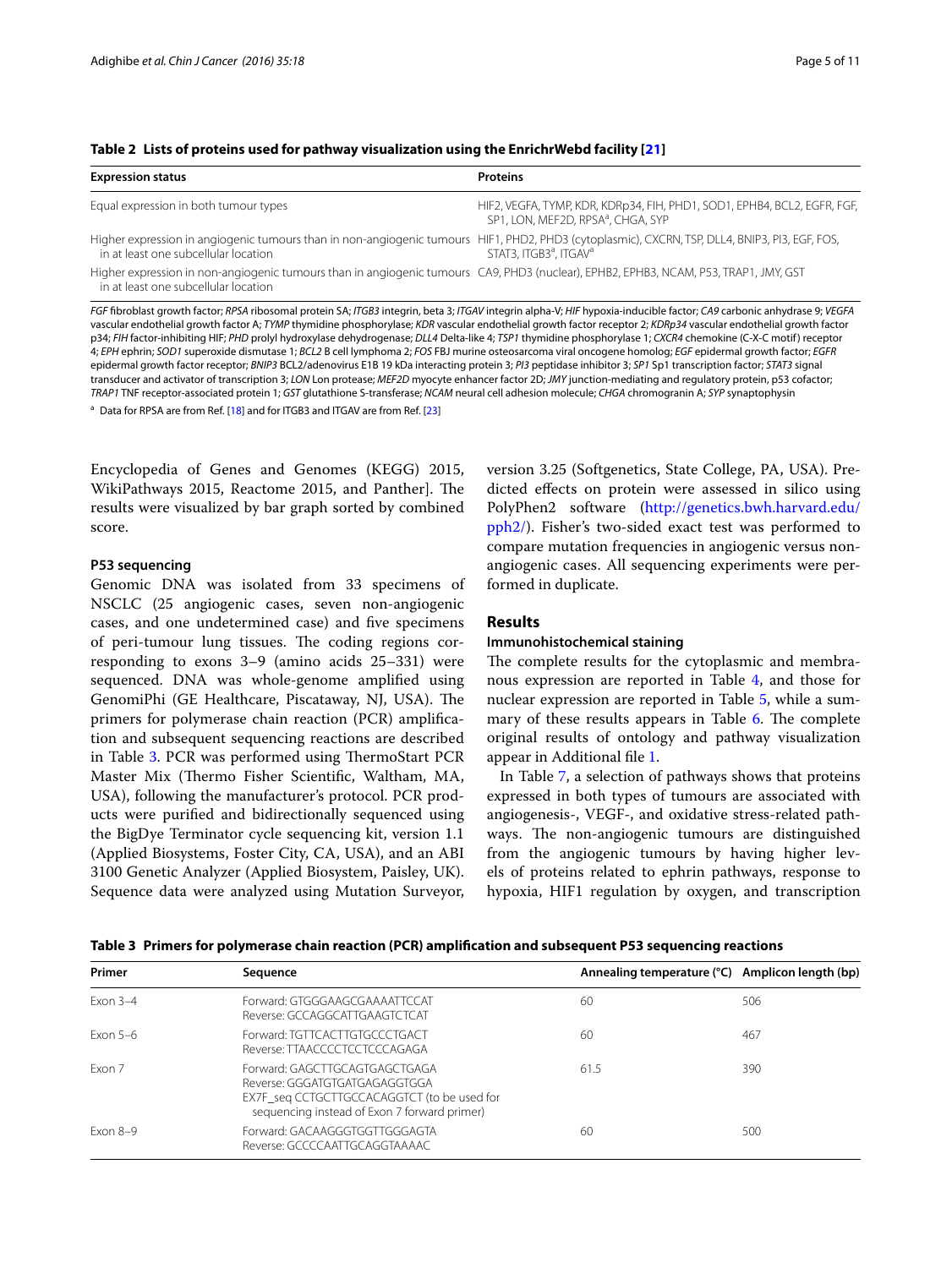| Protein          | Intensity percentage score (IPS) of protein expression |                    | P value        | Tumour type with higher expression |  |
|------------------|--------------------------------------------------------|--------------------|----------------|------------------------------------|--|
|                  | Angiogenic tumours<br>Non-angiogenic tumours           |                    |                |                                    |  |
| HIF1             | $6.22 \pm 0.33$                                        | $6.00 \pm 0.48$    | 0.87           | $\overline{a}$                     |  |
| HIF <sub>2</sub> | $0.00 \pm 0.00$                                        | $0.00 \pm 0.00$    | Not applicable |                                    |  |
| CA9 cytoplasm    | $2.38 \pm 0.16$                                        | $3.50 \pm 0.23$    | < 0.001        | Non-angiogenic                     |  |
| CA9 membrane     | $4.00 \pm 0.40$                                        | $3.30 \pm 0.88$    | 0.62           |                                    |  |
| <b>VEGFA</b>     | $8.83 \pm 0.35$                                        | $7.38 \pm 0.78$    | 0.07           | ÷                                  |  |
| <b>TYMP</b>      | $3.20 \pm 0.54$                                        | $2.21 \pm 0.32$    | 0.28           |                                    |  |
| <b>KDR</b>       | $94.56 \pm 1.64$                                       | $97.80 \pm 1.54$   | >0.05          |                                    |  |
| KDRp34           | $10.40 \pm 0.30$                                       | $10.55 \pm 0.62$   | 0.71           |                                    |  |
| <b>FIH</b>       | $9.10 \pm 0.32$                                        | $10.00 \pm 0.47$   | 0.22           |                                    |  |
| PHD1             | $3.74 \pm 0.27$                                        | $4.20 \pm 0.48$    | 0.47           |                                    |  |
| PHD <sub>2</sub> | $3.50 \pm 0.30$                                        | $2.46 \pm 0.53$    | 0.02           | Angiogenic                         |  |
| PHD3             | $2.70 \pm 0.09$                                        | $3.38 \pm 0.17$    | < 0.001        | Non-angiogenic                     |  |
| DLL4vessels      | $2.34 \pm 0.10$                                        | $1.53 \pm 0.09$    | < 0.001        | Angiogenic                         |  |
| TSP stroma       | $16.98 \pm 2.75$                                       | $2.00 \pm 1.74$    | < 0.001        | Angiogenic                         |  |
| CXCR4            | $2.47 \pm 0.20$                                        | $2.34 \pm 0.31$    | 0.92           |                                    |  |
| EPHB2            | $7.78 \pm 0.27$                                        | $9.06 \pm 0.33$    | < 0.01         | Non-angiogenic                     |  |
| EPBH3 cytoplasm  | $159.3 \pm 8.84$                                       | $202.20 \pm 9.95$  | < 0.01         | Non-angiogenic                     |  |
| EPBH3 membrane   | $23.83 \pm 7.23$                                       | $86.51 \pm 12.78$  | < 0.001        | Non-angiogenic                     |  |
| EPHB4            | $7.82 \pm 0.26$                                        | $7.40 \pm 0.38$    | 0.57           |                                    |  |
| SOD1             | $4.36 \pm 0.45$                                        | $9.39 \pm 4.22$    | 0.27           |                                    |  |
| BCL <sub>2</sub> | $1.05 \pm 0.25$                                        | $0.68 \pm 0.35$    | 0.54           |                                    |  |
| FOS              | $8.05 \pm 0.37$                                        | $5.31 \pm 0.55$    | < 0.001        | Angiogenic                         |  |
| <b>EGFR</b>      | 203.40 ± 10.79                                         | $166.30 \pm 25.74$ | 0.33           |                                    |  |
| EGF              | $18.90 \pm 3.03$                                       | $14.44 \pm 4.15$   | 0.72           |                                    |  |
| FGF              | $9.20 \pm 0.42$                                        | $9.72 \pm 0.71$    | 0.74           |                                    |  |
| BNIP3            | $6.08 \pm 0.36$                                        | $5.92 \pm 0.82$    | 0.88           |                                    |  |
| P53              | $0.28 \pm 0.12$                                        | $2.28 \pm 0.56$    | < 0.001        | Non-angiogenic                     |  |
| PI3              | $4.62 \pm 0.36$                                        | $4.92 \pm 0.61$    | 0.51           |                                    |  |
| SP <sub>1</sub>  | $3.70 \pm 0.37$                                        | $3.38 \pm 0.55$    | 0.86           | $\overline{a}$                     |  |
| STAT3            | $8.78 \pm 0.39$                                        | $7.11 \pm 0.79$    | 0.03           | Angiogenic                         |  |
| <b>LON</b>       | $102.50 \pm 11.20$                                     | $134.20 \pm 17.10$ | 0.18           |                                    |  |
| MEF2D cytoplasm  | $50.11 \pm 4.16$                                       | $65.67 \pm 9.66$   | 0.25           |                                    |  |
| MEF2Dmembrane    | $60.00 \pm 7.12$                                       | $67.50 \pm 12.67$  | 0.47           |                                    |  |
| <b>JMY</b>       | $1.84 \pm 0.18$                                        | $2.42 \pm 0.31$    | 0.05           | Non-angiogenic                     |  |
| TRAP1            | $4.22 \pm 0.28$                                        | $5.48 \pm 0.31$    | < 0.01         | Non-angiogenic                     |  |
| GST cytoplasm    | $236.20 \pm 7.16$                                      | 249.80 ± 11.40     | 0.23           |                                    |  |
| GSTmembrane      | $28.44 \pm 5.52$                                       | 69.38 ± 14.03      | < 0.01         | Non-angiogenic                     |  |
| <b>NCAM</b>      | $0.40 \pm 0.09$                                        | $3.92 \pm 0.07$    | < 0.001        | Non-angiogenic                     |  |
| CHGA             | $0.08 \pm 0.04$                                        | $0.27 \pm 0.14$    | >0.05          |                                    |  |
| SYP              | $0.12 \pm 0.05$                                        | $0.44 \pm 0.15$    | >0.05          | $\overline{\phantom{0}}$           |  |

# <span id="page-5-0"></span>**Table 4 Cytoplasmic and membranous expression of the proteins in angiogenic versus non-angiogenic non-small cell lung cancers (NSCLCs)**

All data are presented as mean  $\pm$  standard error

*HIF* hypoxia-inducible factor; *CA9* carbonic anhydrase 9; *VEGFA* vascular endothelial growth factor A; *TYMP* thymidine phosphorylase; *KDR* vascular endothelial growth factor receptor 2; *KDRp34* vascular endothelial growth factor p34; *FIH* factor-inhibiting HIF; *PHD* prolyl hydroxylase dehydrogenase; *DLL4* Delta-like 4; *TSP1* thymidine phosphorylase 1; *CXCR4* chemokine (C-X-C motif) receptor 4; *EPH* ephrin; *SOD1* superoxide dismutase 1; *BCL2* B cell lymphoma 2; *FOS* FBJ murine osteosarcoma viral oncogene homolog; *EGF* epidermal growth factor; *EGFR* epidermal growth factor receptor; *BNIP3* BCL2/adenovirus E1B 19 kDa interacting protein 3; *PI3* peptidase inhibitor 3; *SP1* Sp1 transcription factor; *STAT3* signal transducer and activator of transcription 3; *LON* Lon protease; *MEF2D* myocyte enhancer factor 2D; *JMY* junctionmediating and regulatory protein, p53 cofactor; *TRAP1* TNF receptor-associated protein 1; *GST* glutathione S-transferase; *NCAM* neural cell adhesion molecule; *CHGA* chromogranin A; *SYP* synaptophysin

*–* Indicates equal expression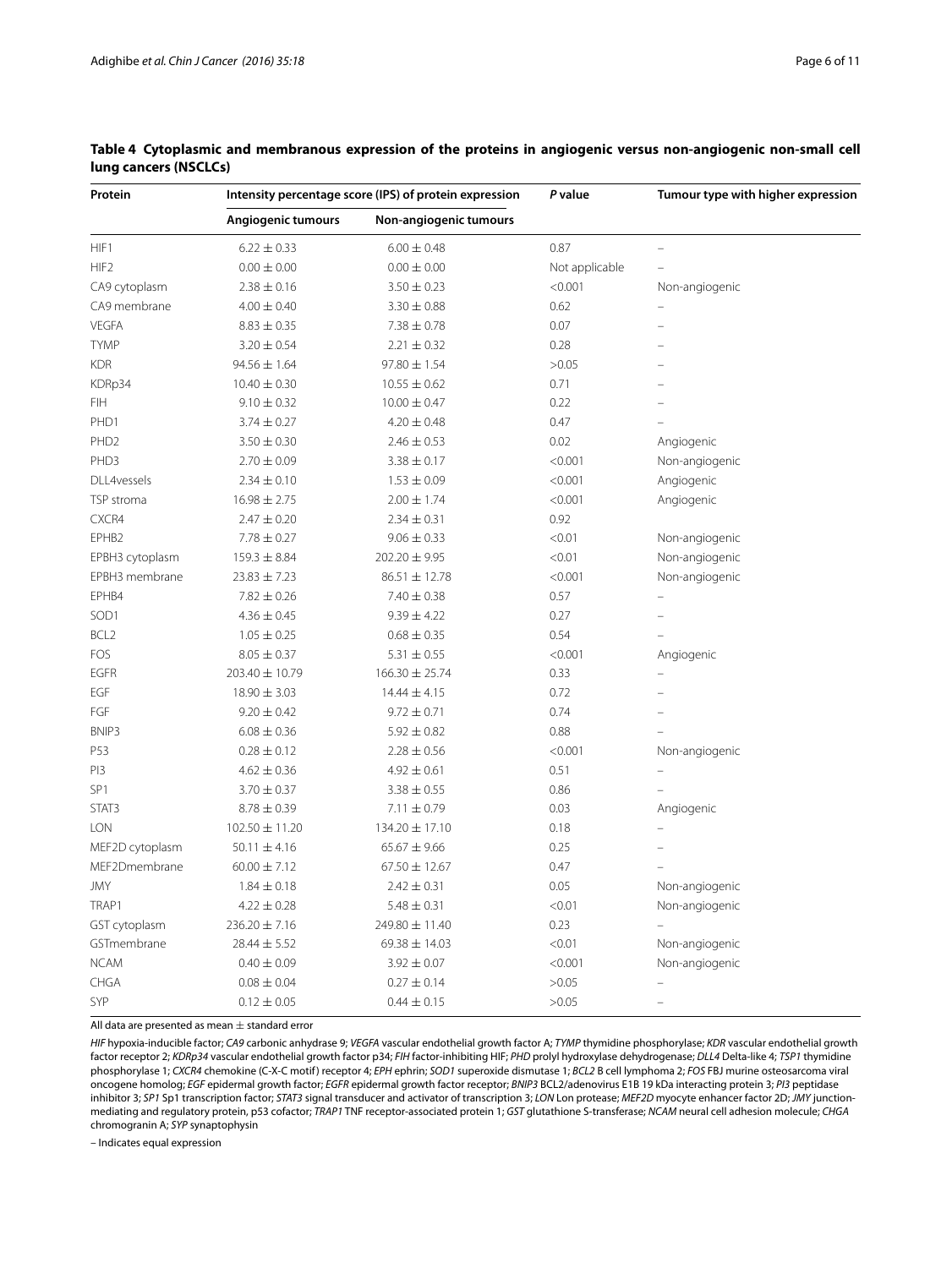| Protein          | Intensity percentage score (IPS) of protein expression |                        | P value | Tumour type with higher expression |  |
|------------------|--------------------------------------------------------|------------------------|---------|------------------------------------|--|
|                  | Angiogenic tumours                                     | Non-angiogenic tumours |         |                                    |  |
| HIF1             | $5.49 \pm 0.31$                                        | $3.79 \pm 0.39$        | 0.01    | Angiogenic                         |  |
| <b>VEGFA</b>     | $6.09 \pm 0.52$                                        | $5.62 \pm 0.32$        | 0.74    |                                    |  |
| <b>TYMP</b>      | $1.94 \pm 0.22$                                        | $1.16 \pm 0.21$        | 0.42    |                                    |  |
| <b>KDR</b>       | $231.20 \pm 8.55$                                      | 229.80 ± 9.88          | >0.05   |                                    |  |
| KDRp34           | $11.69 \pm 0.16$                                       | $11.45 \pm 0.39$       | 0.77    |                                    |  |
| <b>FIH</b>       | $7.50 \pm 0.35$                                        | $8.15 \pm 0.72$        | 0.50    |                                    |  |
| PHD1             | $3.10 \pm 0.34$                                        | $2.50 \pm 0.35$        | 0.99    |                                    |  |
| PHD <sub>2</sub> | $2.56 \pm 0.27$                                        | $1.41 \pm 0.35$        | 0.02    | Angiogenic                         |  |
| PHD3             | $2.18 \pm 0.13$                                        | $0.65 \pm 0.20$        | < 0.001 | Angiogenic                         |  |
| CXCR4            | $5.13 \pm 0.23$                                        | $3.72 \pm 0.37$        | < 0.01  | Angiogenic                         |  |
| EPHB2            | $3.26 \pm 0.26$                                        | $4.91 \pm 0.35$        | < 0.001 | Non-angiogenic                     |  |
| EPBH3            | $99.27 \pm 7.41$                                       | 147.30 ± 9.23          | < 0.001 | Non-angiogenic                     |  |
| EPHB4            | $5.56 \pm 0.30$                                        | $5.73 \pm 0.34$        | 0.81    |                                    |  |
| SOD1             | $4.21 \pm 0.45$                                        | $5.00 \pm 0.91$        | 0.44    |                                    |  |
| C-FOS            | $7.50 \pm 0.52$                                        | $5.53 \pm 0.75$        | 0.05    | Angiogenic                         |  |
| EGF              | $235.20 \pm 5.60$                                      | $214.8 \pm 8.68$       | 0.01    | Angiogenic                         |  |
| FGF              | $7.51 \pm 0.38$                                        | $8.68 \pm 0.76$        | 0.11    |                                    |  |
| BNIP3            | $3.96 \pm 0.40$                                        | $0.00 \pm 0.00$        | < 0.001 | Angiogenic                         |  |
| P53              | $2.66 \pm 0.36$                                        | $2.32 \pm 0.53$        | 0.91    |                                    |  |
| PI3              | $0.53 \pm 0.13$                                        | $0.00 \pm 0.00$        | < 0.02  | Angiogenic                         |  |
| SP <sub>1</sub>  | $5.31 \pm 0.46$                                        | $4.04 \pm 0.60$        | 0.24    |                                    |  |
| STAT3            | $7.80 \pm 0.39$                                        | $6.31 \pm 0.81$        | 0.09    |                                    |  |
| MEF2D            | $251 \pm 4.62$                                         | $243.10 \pm 8.04$      | 0.38    |                                    |  |
| <b>JMY</b>       | $2.01 \pm 0.17$                                        | $2.60 \pm 0.27$        | 0.07    |                                    |  |
| TRAP1            | $1.57 \pm 0.18$                                        | $4.58 \pm 0.32$        | < 0.001 | Non-angiogenic                     |  |
| GST              | $243.30 \pm 6.15$                                      | 244.10 ± 10.91         | 0.55    | $\overline{a}$                     |  |
| CHGA             | $0.00 \pm 0.00$                                        | $0.34 \pm 0.12$        | >0.05   | $\equiv$                           |  |

#### <span id="page-6-0"></span>**Table 5 Nuclear expression of the proteins in angiogenic versus non-angiogenic NSCLCs**

All data are presented as mean  $\pm$  standard error

*HIF* hypoxia-inducible factor; *CA9* carbonic anhydrase 9; *VEGFA* vascular endothelial growth factor A; *TYMP* thymidine phosphorylase; *KDR* vascular endothelial growth factor receptor 2; *KDRp34* vascular endothelial growth factor p34; *FIH* factor-inhibiting HIF; *PHD* prolyl hydroxylasedehydrogenase; *DLL4* Delta-like 4; *TSP1* thymidine phosphorylase 1; *CXCR4* chemokine (C-X-C motif) receptor 4; *EPH* ephrin; *SOD1* superoxide dismutase 1; *BCL2* B cell lymphoma 2; *FOS* FBJ murine osteosarcoma viral oncogene homolog; *EGF* epidermal growth factor; *EGFR* epidermal growth factor receptor; *BNIP3* BCL2/adenovirus E1B 19 kDa interacting protein 3; *PI3* peptidase inhibitor 3; *SP1* Sp1 transcription factor; *STAT3* signal transducer and activator of transcription 3; *LON* Lon protease; *MEF2D* myocyte enhancer factor 2D; *JMY* junctionmediating and regulatory protein, p53 cofactor; *TRAP1* TNF receptor-associated protein 1; *GST* glutathione S-transferase; *NCAM* neural cell adhesion molecule; *CHGA* chromogranin A; *SYP* synaptophysin

*–* Indicates equal expression

of HIF-controlled genes but lower levels of proteins involved in stromal cell–cell signaling and adhesion, integrins, and Delta-Notch- and EGF-related signaling.

Gene ontology analysis confirmed that proteins usually associated with angiogensis were present in both types of tumours, whereas higher levels of proteins associated with Notch, extracellular matrix, and cell adhesion were present in the truly angiogenesis-producing tumours. However, in the tumours that grow in a nonangiogenic fashion, proteins associated with mitochondria, cell biogenesis, carbonic dehydratase, ephrins, and

axon guidance-related functions were more commonly detected (Table [8\)](#page-8-0).

# **Sequencing**

The higher level of *p53* expression in the cytoplasm of the non-angiogenic tumours, as compared with the angiogenic tumours, was one of the most striking results (Table [9](#page-9-0)) and raised the question of whether non-angiogenic cells had wild-type *p53* or a different set of mutations from the angiogenic tumours. Our results showed that *p53*mutations were observed in eight of 25 angiogenic cases (32.0%) but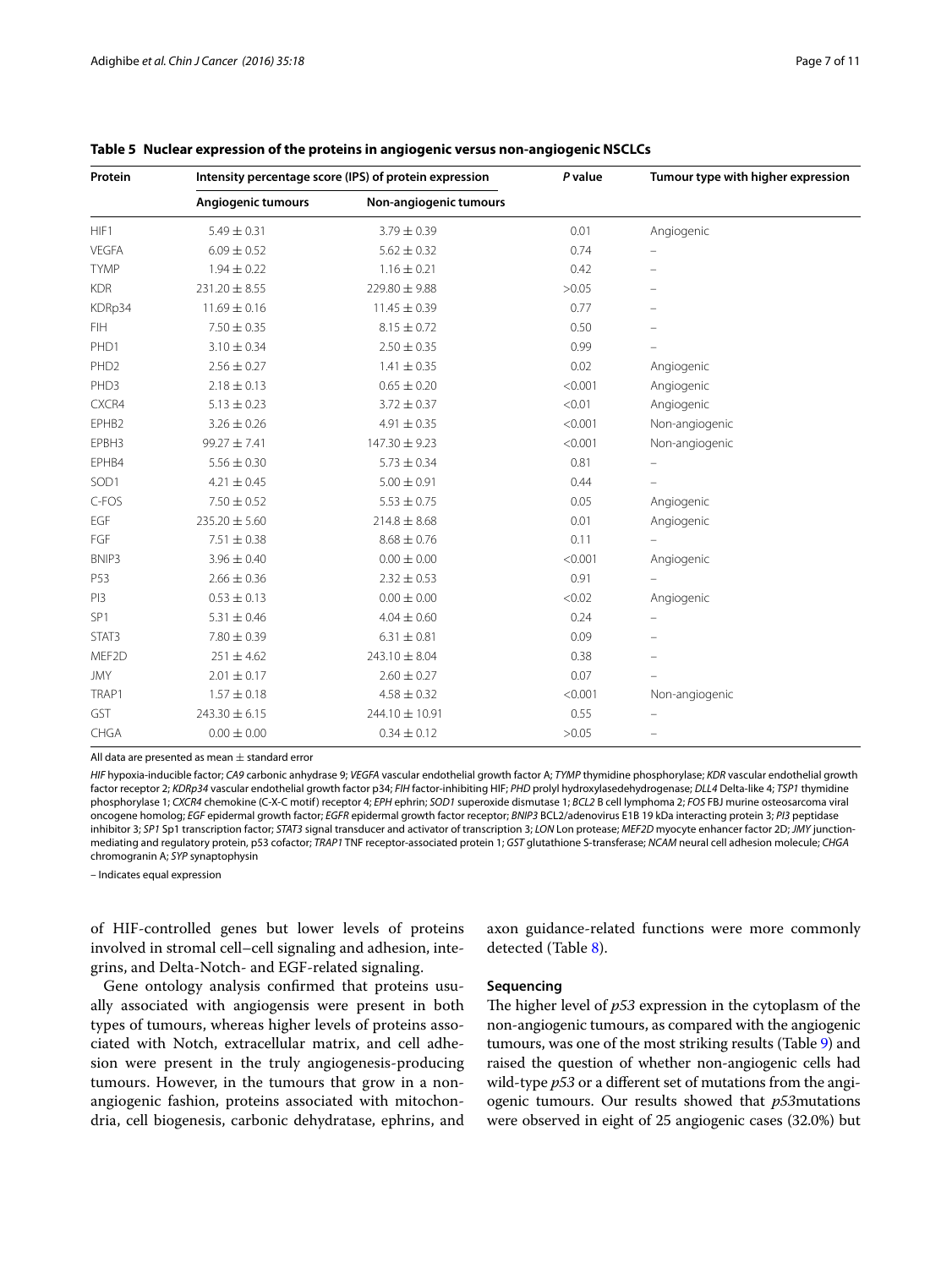<span id="page-7-0"></span>

|      | Table 6 Protein biomarker expression in angiogenic and non-angiogenic NSCLCs according to their intracellular localiza- |
|------|-------------------------------------------------------------------------------------------------------------------------|
| tion |                                                                                                                         |

| <b>Expression status</b>                     | Intracellular<br>expression localization | <b>Proteins</b>                                                                                                                           |
|----------------------------------------------|------------------------------------------|-------------------------------------------------------------------------------------------------------------------------------------------|
| Equal expression in both tumour types        | Nuclear                                  | VEGFA, TYMP, KDR, KDRp34, FIH, EPHB4, PHD1, SOD1, FGF, P53, SP1,<br>STAT3, MEF2D, JMY, GST, CHGA                                          |
|                                              | Cytoplasm                                | HIF1, HIF2, VEGFA, TYMP, KDR, KDRp34, FIH, PHD1, SOD1, CXCR4, EPHB4,<br>BCL2, EGF, EGFR, FGF, BNIP3, PI3, SP1, LON, MEF2D, GST, CHGA, SYP |
|                                              | Membrane                                 | CA9, MEF2D                                                                                                                                |
| Higher expression in angiogenic tumours than | Nuclear                                  | HIF1, PHD2, PHD3, CXCR4, BNIP3, PI3, EGF, FOS                                                                                             |
| in non-angiogenic tumours in at least one    | Cytoplasm                                | PHD2, TSP (stroma), DLL4 (endothelium), FOS, STAT3                                                                                        |
| subcellular location                         | Membrane                                 | None                                                                                                                                      |
| Higher expression in non-angiogenic tumours  | Nuclear                                  | EPHB2, EPHB3, TRAP1                                                                                                                       |
| than in angiogenic tumours in at least one   | Cytoplasm                                | CA9, PHD3, EPHB2, EPHB3, NCAM, P53, TRAP1, JMY                                                                                            |
| subcellular location                         | Membrane                                 | EPHB3, GST                                                                                                                                |

*HIF* hypoxia-inducible factor; *CA9* carbonic anhydrase 9; *VEGFA* vascular endothelial growth factor A; *TYMP* thymidine phosphorylase; *KDR* vascular endothelial growth factor receptor 2; *KDRp34* vascular endothelial growth factor p34; *FIH* factor-inhibiting HIF; *PHD* prolyl hydroxylase dehydrogenase; *DLL4* Delta-like 4; *TSP1* thymidine phosphorylase 1; *CXCR4* chemokine (C-X-C motif) receptor 4; *EPH* ephrin; *SOD1* superoxide dismutase 1; *BCL2* B cell lymphoma 2; *FOS* FBJ murine osteosarcoma viral oncogene homolog; *EGF* epidermal growth factor; *EGFR* epidermal growth factor receptor; *BNIP3* BCL2/adenovirus E1B 19 kDa interacting protein 3; *PI3* peptidase inhibitor 3; *SP1* Sp1 transcription factor; *STAT3* signal transducer and activator of transcription 3; *LON* Lon protease; *MEF2D* myocyte enhancer factor 2D; *JMY* junctionmediating and regulatory protein, p53 cofactor; *TRAP1* TNF receptor-associated protein 1; *GST* glutathione S-transferase; *NCAM* neural cell adhesion molecule; *CHGA* chromogranin A; *SYP* synaptophysin

#### <span id="page-7-1"></span>**Table 7 Selection of visualized pathways**

| Proteins equally expressed in angiogenic<br>and non-angiogenictumours |                         | Proteins up-regulated in angiogenic tumours |                       | Proteins up-regulated in<br>non-angiogenic tumours |                  |
|-----------------------------------------------------------------------|-------------------------|---------------------------------------------|-----------------------|----------------------------------------------------|------------------|
| Pathway                                                               | <b>Databases</b>        | Pathway                                     | <b>Databases</b>      | Pathway                                            | <b>Databases</b> |
| Focal adhesion                                                        | KEGG, WikiPathways      | Focal adhesion                              | KEGG, WikiPathways    |                                                    |                  |
| VEGF-related                                                          | KEGG, Panther, Reactome |                                             |                       |                                                    |                  |
| Angiogenesis                                                          | Panther, WikiPathways   | Angiogenesis                                | Panther               | Angiogenesis                                       | Panther          |
|                                                                       |                         | Itegrin signalling                          | Panther               |                                                    |                  |
| Oxidative stress                                                      | Panther, WikiPathways   |                                             |                       |                                                    |                  |
| Cell response to stress                                               | Reactome                |                                             |                       |                                                    |                  |
|                                                                       |                         | Delta-Notch                                 | WikiPathways          |                                                    |                  |
|                                                                       |                         | Collagen-related pathways                   | Reactome              |                                                    |                  |
|                                                                       |                         | Cell-cell communication                     | Reactome              |                                                    |                  |
|                                                                       |                         | Integrin signaling                          | Panther               |                                                    |                  |
|                                                                       |                         | EGF-related pathways                        | WikiPathways, Panther |                                                    |                  |
|                                                                       |                         |                                             |                       | Response to Hypoxia                                | Reactome         |
| Ephrins signaling                                                     | Reactome                |                                             |                       | Ephrins-related pathways                           | Reactome         |
|                                                                       |                         |                                             |                       | Regulation of HIF by oxygen                        | Reactome         |
|                                                                       |                         |                                             |                       | Regulation of genes by HIF                         | Reactome         |
|                                                                       |                         |                                             |                       | Nitrogen metabolism                                | KEGG             |

in five of seven non-angiogenic cases  $(71.4%) (P = 0.091$  by Fisher's two-tailed exact test) (Table [9](#page-9-0)).

All of the detected mutations were heterozygous, and almost all of them corresponded to hot spots previously reported in different tumour types ([http://genetics.bwh.](http://genetics.bwh.harvard.edu/ggi/pph2/c2ea64efde6f039a5ca76a2a264ae4f3cf922360/1121012.html) [harvard.edu/ggi/pph2/c2ea64efde6f039a5ca76a2a264ae](http://genetics.bwh.harvard.edu/ggi/pph2/c2ea64efde6f039a5ca76a2a264ae4f3cf922360/1121012.html) [4f3cf922360/1121012.html](http://genetics.bwh.harvard.edu/ggi/pph2/c2ea64efde6f039a5ca76a2a264ae4f3cf922360/1121012.html)). The locations of the mutations were randomly distributed across the sequenced region. No specific pattern of mutation location seemed to be related to tumour subtype, angiogenic or non-angiogenic (Fig. [1](#page-9-1) and Table [9](#page-9-0)).

# **Discussion**

As initially suggested by our mRNA profiling work [[19](#page-10-18)] and also confirmed by the immunohistochemical data presented here, we failed to reveal significant differences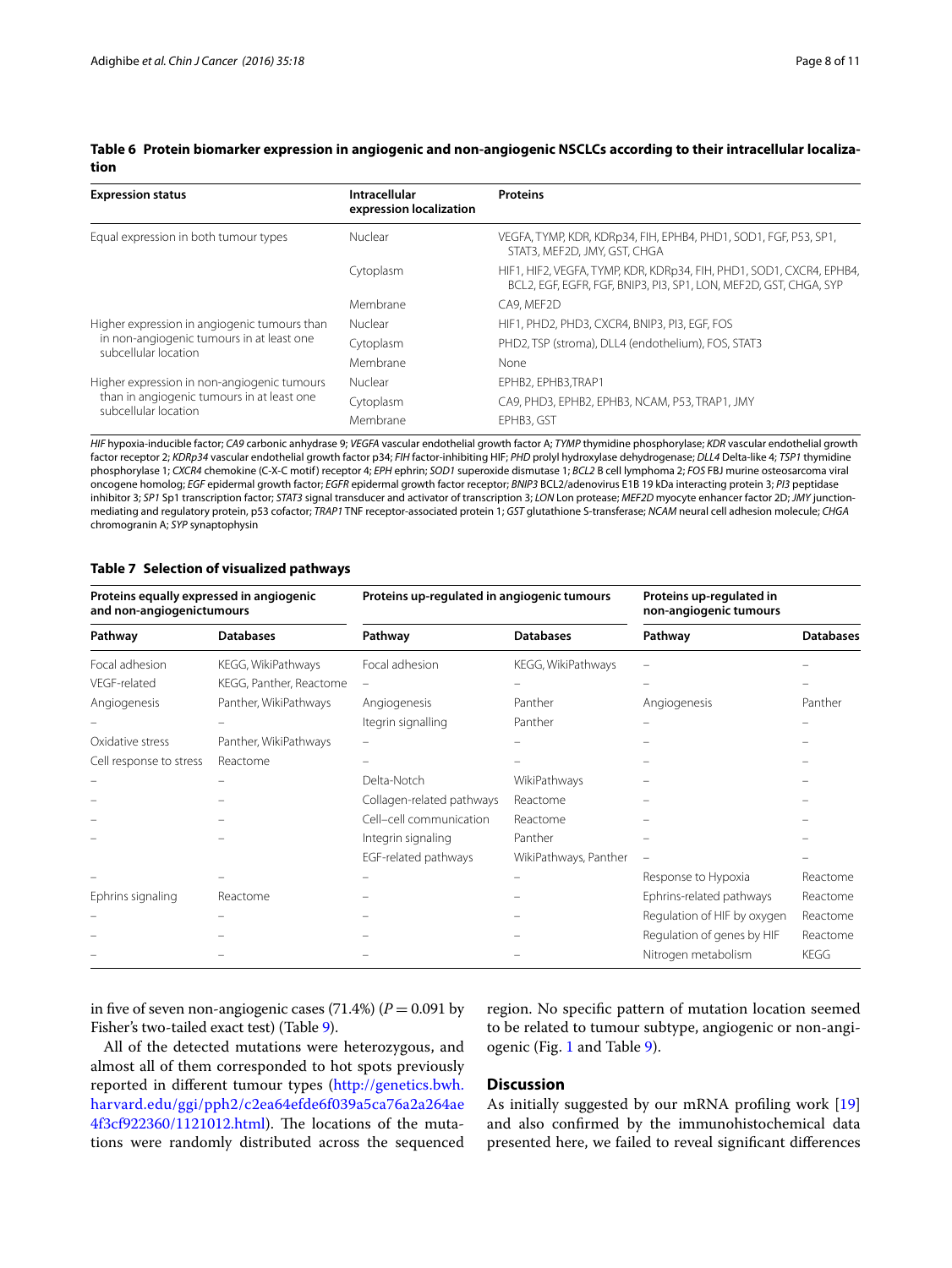#### <span id="page-8-0"></span>**Table 8 Selection of visualized ontologies**

| Proteins equally expressed in angiogenic<br>and non-angiogenic tumours |                           | Proteins up-regulated in angiogenic tumours  Proteins up-regulated in non-angiogenic |                           | tumours                                                                                                        |                           |
|------------------------------------------------------------------------|---------------------------|--------------------------------------------------------------------------------------|---------------------------|----------------------------------------------------------------------------------------------------------------|---------------------------|
| Ontology                                                               | GO-ontology<br>database   | Ontology                                                                             | GO-ontology<br>database   | Ontology                                                                                                       | GO-ontology<br>database   |
| Cell migration/sprout-<br>ing angiogenesis<br>GO.0002042               | <b>Biological process</b> | Immune response-<br>activating signals<br>GO.0002757                                 | <b>Biological process</b> | Regulation of synapses<br>GO.0051965                                                                           | <b>Biological process</b> |
| Endothelial cell<br>migration<br>GO.0043534                            | <b>Biological process</b> | Immune response-reg-<br>ulating cell signaling<br>GO.0002768                         | <b>Biological process</b> | Axon guidance and<br>neuronal regulation<br>GO.0031290<br>GO.0007413<br>GO.0021952<br>GO.0021955<br>GO.0008038 | <b>Biological process</b> |
| VEGF signaling path-<br>ways<br>GO.0038084                             | <b>Biological process</b> | Mesodermal cell dif-<br>ferentiation<br>GO.0048333                                   | <b>Biological process</b> |                                                                                                                |                           |
|                                                                        |                           | Activation of immune<br>response<br>GO.0002253                                       | <b>Biological process</b> |                                                                                                                |                           |
|                                                                        |                           |                                                                                      |                           | Positive regulation cell<br>biogenesis<br>GO.0044089                                                           | <b>Biological process</b> |
|                                                                        |                           | Basement membrane<br>GO.0005604                                                      | Cell component            |                                                                                                                |                           |
|                                                                        |                           | Extracellular matrix part Cell component<br>GO.0044420                               |                           | Mitochondrial inter-<br>membrane space<br>and matrix<br>GO.0005758<br>GO.0005759                               | Cell component            |
|                                                                        |                           | Complex involve in cell Cell component<br>adhesion<br>GO.0098636                     |                           |                                                                                                                |                           |
| PDGF receptor-binding<br>GO.0005161                                    | Molecular function        | Fibronectin- and<br>extracellular matrix-<br>binding<br>GO.0001968<br>GO.0050840     | Molecular function        | Ephrin receptor activity Molecular function<br>GO.0005003                                                      |                           |
| Extracellular matrix-<br>binding<br>GO.0050840                         | Molecular function        | Notch-binding<br>GO.0005112                                                          | Molecular function        | Carbonate dehydratase Molecular function<br>activity<br>GO.0004089                                             |                           |
|                                                                        |                           |                                                                                      |                           | Axon quidance<br>GO.0008046                                                                                    | Molecular function        |

between angiogenic and non-angiogenic NSCLCs as far as the expression of proteins associated with the classic hypoxia/angiogenesis pathway is concerned. Because neovascularisation is found in some tumours but not in others, we suggest that activation of the classical angiogenic pathways is necessary, but not sufficient, to induce the sprouting of new vessels in cancer.

The higher levels of expression of proteins associated with extracellular matrix, cell adhesion, and inflammation were in agreement with the observed presence of tumour-associated stroma and chronic inflammation in many angiogenic tumours [\[18](#page-10-17), [22](#page-10-23)]. mRNA profiling of these tumours has equally shown that stromal remodeling, cell adhesion, and inflammation are enhanced in angiogenesis [[19\]](#page-10-18). Both mRNA and immunohistochemical data suggest a crucial role in angiogenic cancers for FBJ murine osteosarcoma viral oncogene homolog (FOS), a protein involved in cell proliferation, remodeling, and inflammation. The question remains of whether tissue remodeling is a consequence or a cause of the triggering of angiogenesis. Because non-angiogenic tumours usually preserve the pre-existing architecture, we hypothesize that the triggering of tissue destruction could be a secondary step necessary for the activation of angiogenesis.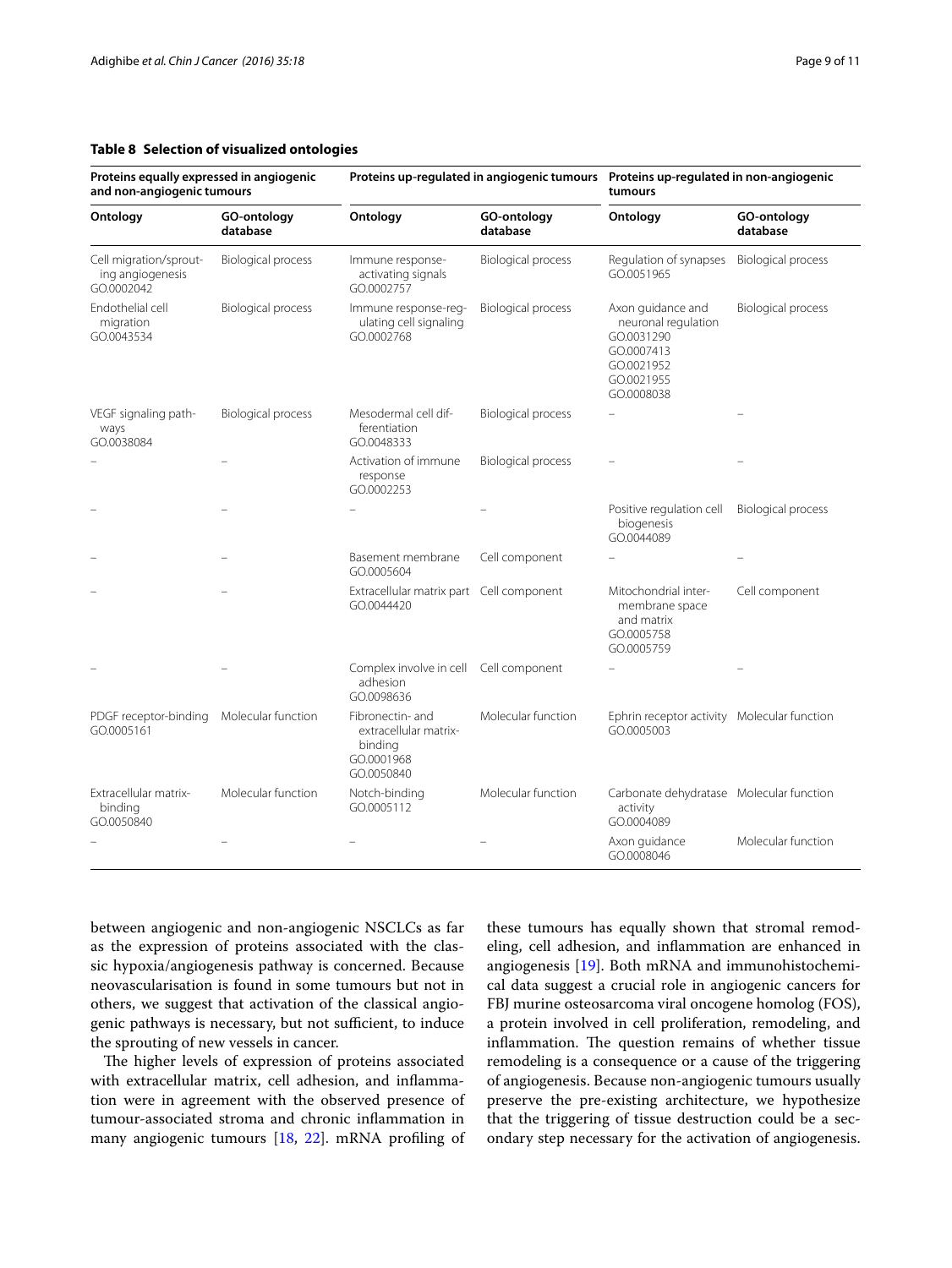| Sample ID | Sample type    | <b>Mutation location</b>    | <b>Mutation type</b>           | <b>Domain</b> | Predicted effect on protein activity |
|-----------|----------------|-----------------------------|--------------------------------|---------------|--------------------------------------|
| 104       | Non-angiogenic | c.761T>TA; p.I254S          | Missense                       | <b>HCD IV</b> | Damaging                             |
| 105       | Non-angiogenic | c.734G>GA; p.G245D          | Missense                       | HCD IV        | Damaging                             |
| 121       | Non-angiogenic | c.488A>AG; p.Y163C          | Missense                       | DNA binding   | Damaging                             |
| 152       | Non-angiogenic | c.634T>TG; p.F212V          | Missense                       | DNA binding   | Benign                               |
| 249       | Non-angiogenic | c.314G>GA; p.G105D          | Missense                       | DNA bindina   | Damaging                             |
| 133       | Angiogenic     | c.511G>GT; p.E171X          | Nonsense (truncated protein)   | HCD III       | Truncating                           |
| 138       | Angiogenic     | c.824G>GA; p.C275Y          | Missense                       | <b>HCD IV</b> | Damaging                             |
| 139       | Angiogenic     | c.het del216C; p.V73 Wfs48X | Frameshift (truncated protein) | Prolinerich   | Truncating                           |
| 141       | Angiogenic     | c.407A>AC; p.Q136P          | Missense                       | HCD II        | Damaging                             |
| 98        | Angiogenic     | c.524G>GA; p.R175H          | Missense                       | HCD III       | Potentially damaging                 |
| 147       | Angiogenic     | c.524G>GA; p.R175H          | Missense                       |               |                                      |
| 274       | Angiogenic     | c.471 472TC>GA; p.V157G     | Missense                       | DNA binding   | Damaging                             |

<span id="page-9-0"></span>**Table 9 Summary of** *p53* **mutations detected in non-angiogenic and angiogenic NSCLC cases**

Affected domains are listed. The software used to predict the functional effect of the detected sequence changes was PolyPhen\_2 [\(http://genetics.bwh.harvard.edu/](http://genetics.bwh.harvard.edu/ggi/pph2/c2ea64efde6f039a5ca76a2a264ae4f3cf922360/1121012.html) [ggi/pph2/c2ea64efde6f039a5ca76a2a264ae4f3cf922360/1121012.html\)](http://genetics.bwh.harvard.edu/ggi/pph2/c2ea64efde6f039a5ca76a2a264ae4f3cf922360/1121012.html)

*HCD* highly conserved domain

<span id="page-9-1"></span>

Nonetheless, this process would be far from a general rule because we have observed, in a subset of NSCLC, that angiogenesis can occur in the absence of tissue destruction [\[23](#page-10-22)]. Clearly, other mechanisms must exist.

If classical angiogenesis pathways are similarly active in both angiogenic and non-angiogenic tumours, how does their biology differ? Our previous transcriptional profiling work demonstrated higher levels of mRNA coding for molecules associated with oxidative phosphorylation and mitochondrial biogenesis in non-angiogenic tumours [[19\]](#page-10-18). In the present study, we did not examine components of the oxidative phosphorylation pathway, although we did investigate the expression of some proteins involved in mitochondrial functions. Our results showed that proteins related to mitochondria and to cell biogenesis-promoting processes were more highly expressed in non-angiogenic tumours than in angiogenic tumours. This feature was consistent with higher mitochondrial regulatory activity and a possible metabolic switch in non-angiogenic tumours. Again, whether this switch is a cause or an effect of HIF activation remains unclear.

Interestingly, our data suggested increased involvement of response to hypoxia and to HIF regulation by oxygen in non-angiogenic tumours. We hence speculate that, in these tumours, although the HIF pathway failed to induce new vessel formation, it could well be involved in metabolic reprogramming.

Finally, we noted markedly higher levels of cytoplasmic P53 expression in non-angiogenic tumours than in angiogenic tumours via immunohistochemistry. In a pilot study, we sequenced *p53* in a limited number of angiogenic and non-angiogenic NSCLCs. Non-angiogenic tumours had a higher incidence of mutations, which were all missense mutations, whereas angiogenic tumours had an amalgam of frame shifts and missense and nonsense mutations. Because *p53* also affects mitochondrial respiration [\[24\]](#page-10-24), it will be necessary to investigate further how the observed *p53* mutations could functionally affect its ability to regulate respiration and/or angiogenesis.

# **Conclusions**

On the basis of our observations collected so far, from the mRNA profiling, immunohistochemical and histopathologic data, we conclude that all tumours, angiogenic and non-angiogenic, experience hypoxia/HIF and VEGF pathway activation. However, angiogenesis does not always ensue. Based on these findings, we suggest that in non-angiogenic tumours, HIF pathway activation could be the driving force toward metabolic reprogramming.